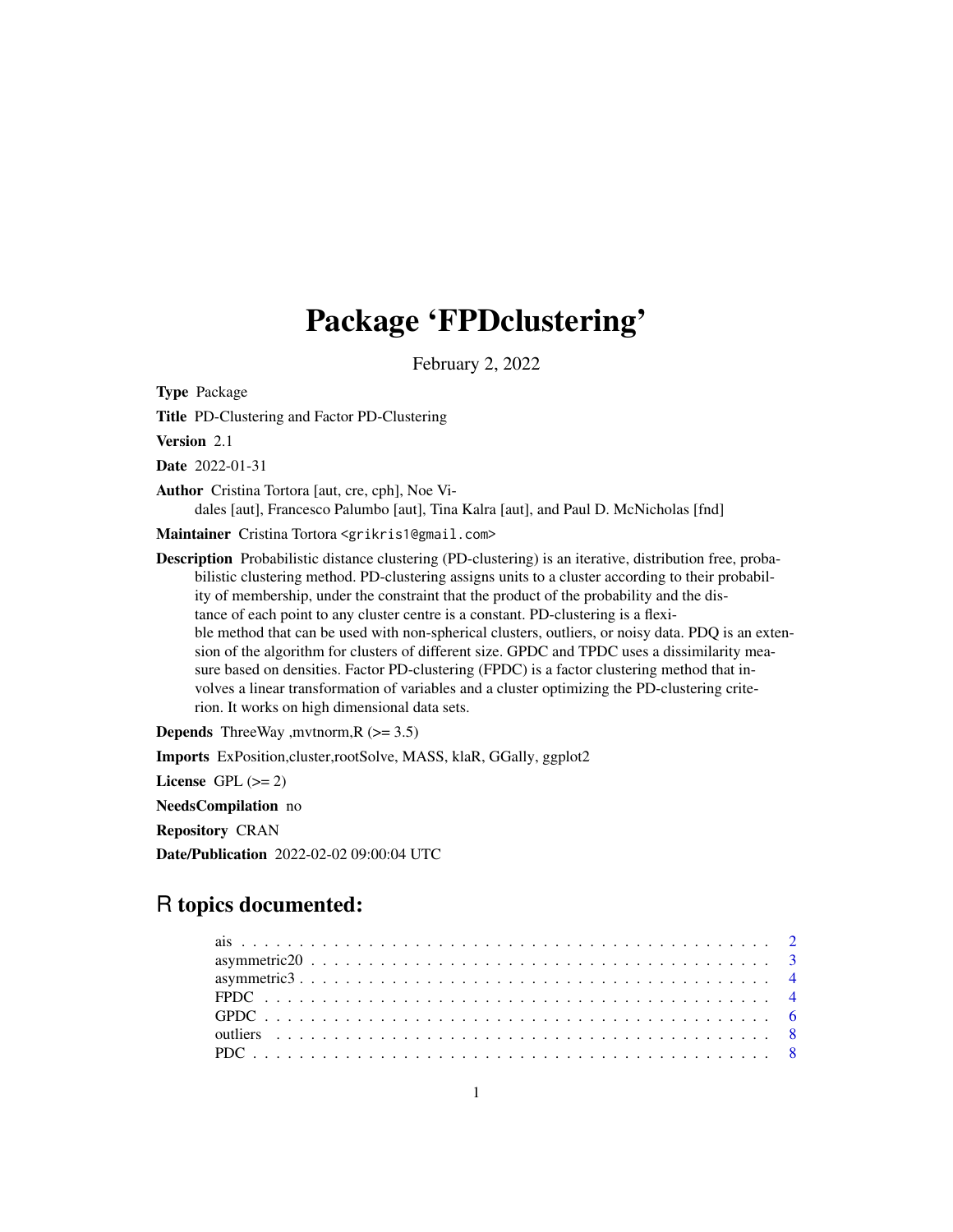<span id="page-1-0"></span>

| Index | 18 |
|-------|----|
|       |    |

# ais *Australian institute of sport data*

# Description

Data obtained to study sex, sport and body-size dependency of hematology in highly trained athletes.

#### Usage

data(ais)

# Format

A data frame with 202 observations and 13 variable.

rcc red blood cell count, in wcc while blood cell count, in per liter hc hematocrit, percent hg hemaglobin concentration, in g per decaliter ferr plasma ferritins, ng bmi Body mass index, kg ssf sum of skin folds pcBfat percent Body fat lbm lean body mass, kg ht height, cm wt weight, kg sex a factor with levels f m sport a factor with levels B\_Ball Field Gym Netball Row Swim T\_400m T\_Sprnt Tennis W\_Polo

# Source

R package DAAG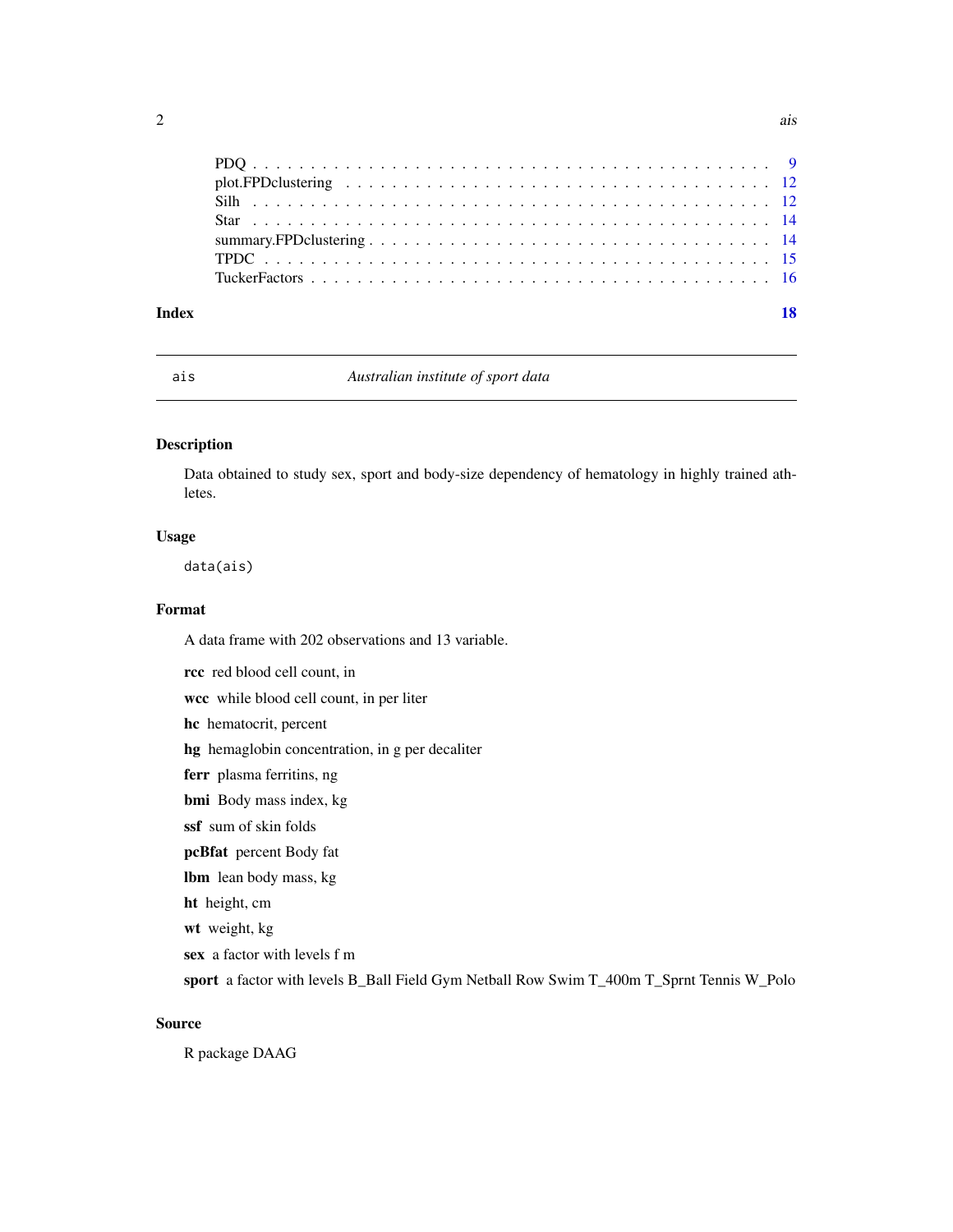# <span id="page-2-0"></span>asymmetric 20 3

# References

Telford, R.D. and Cunningham, R.B. 1991. Sex, sport and body-size dependency of hematology in highly trained athletes. Medicine and Science in Sports and Exercise 23: 788-794.

# Examples

```
data(ais)
pairs(ais[,1:11],col=ais$sex)
```
asymmetric20 *Asymmetric data set shape 20*

# Description

Each cluster has been generated according to a multivariate asymmetric Gaussian distribution, with shape 20, covariance matrix equal to the identity matrix and randomly generated centres.

#### Usage

```
data(asymmetric20)
```
# Format

A data frame with 800 observations on the following 101 variables. The first variable is the membership.

#### Source

Generated with R using the package sn (The skew-normal and skew-t distributions), function rsn

## Examples

```
data(asymmetric20)
plot(asymmetric20[,2:3])
```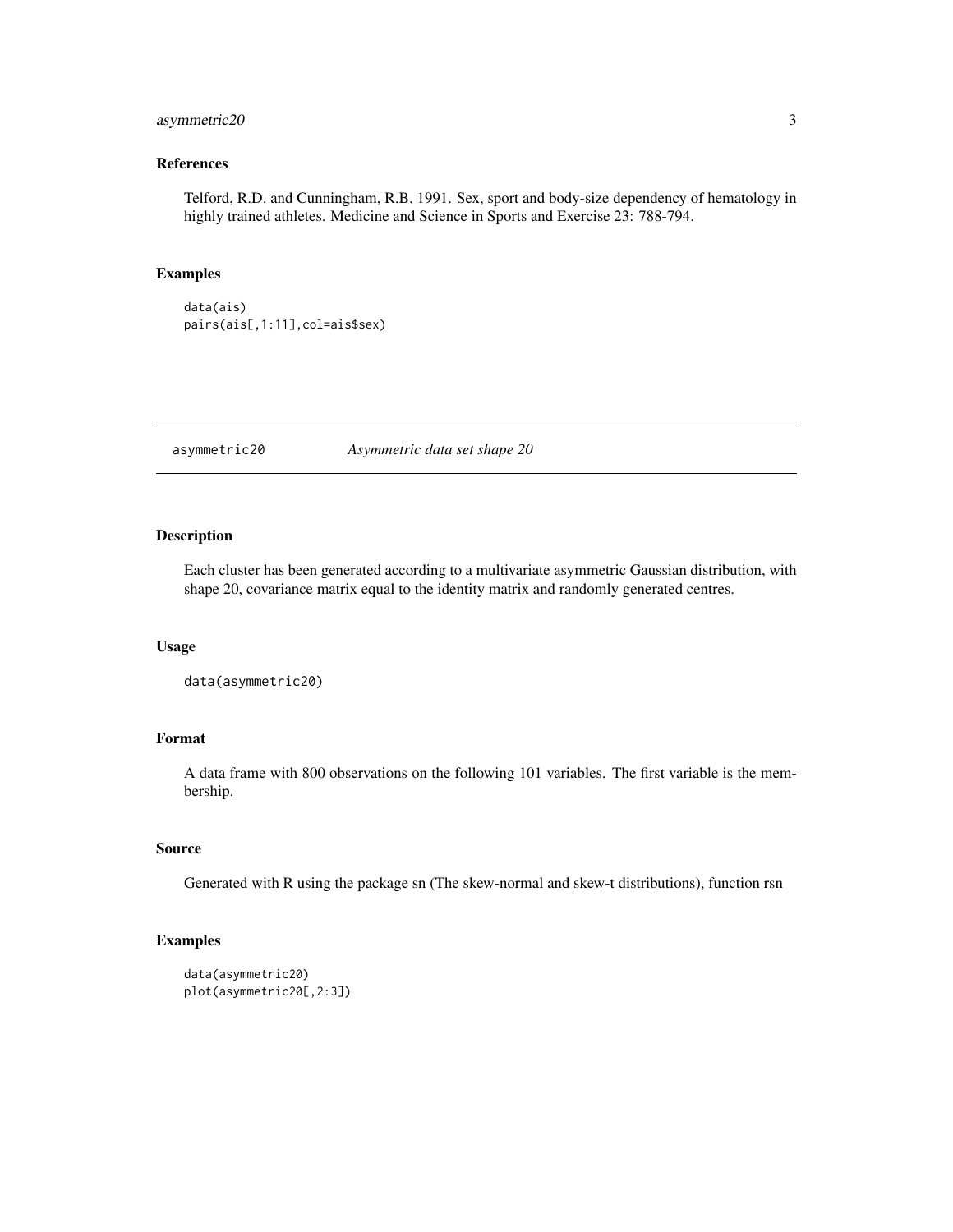Each cluster has been generated according to a multivariate asymmetric Gaussian distribution, with shape 3, covariance matrix equal to the identity matrix and randomly generated centres.

#### Usage

```
data(asymmetric3)
```
# Format

A data frame with 800 observations on 101 variables. The first variable is the membership labels.

#### Source

Generated with R using the package sn (The skew-normal and skew-t distributions), function rsn

# Examples

```
data(asymmetric3)
plot(asymmetric3[,2:3])
```
FPDC *Factor probabilistic distance clustering*

# Description

An implementation of FPDC, a probabilistic factor clustering algorithm that involves a linear transformation of variables and a cluster optimizing the PD-clustering criterion

#### Usage

FPDC(data = NULL,  $k = 2$ ,  $nf = 2$ ,  $nu = 2$ )

| data | A matrix or data frame such that rows correspond to observations and columns<br>correspond to variables. |
|------|----------------------------------------------------------------------------------------------------------|
| k    | A numerical parameter giving the number of clusters                                                      |
| nf   | A numerical parameter giving the number of factors for variables                                         |
| nu   | A numerical parameter giving the number of factors for units                                             |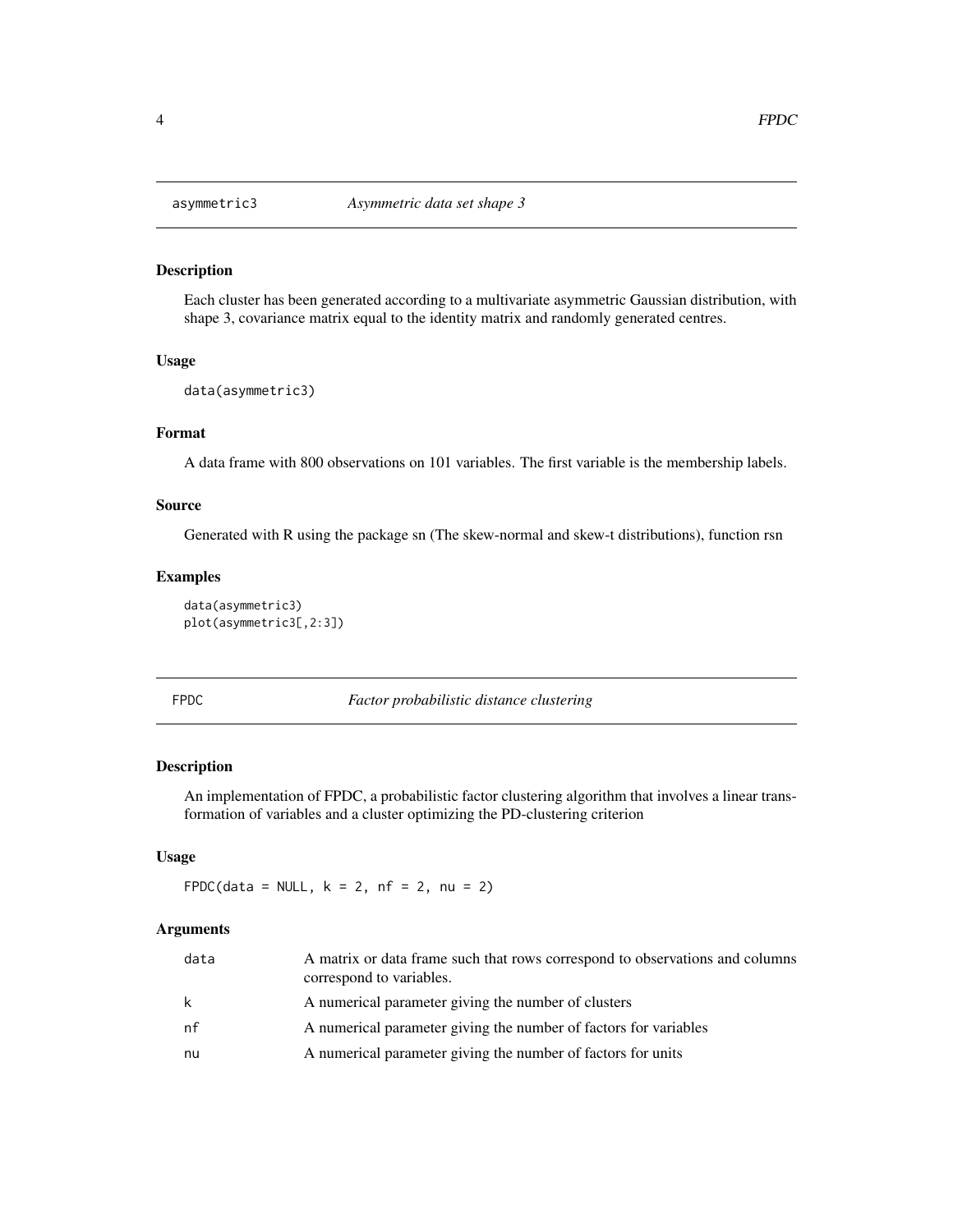# <span id="page-4-0"></span> $FPDC$  5

# Value

A class FPDclustering list with components

| label       | A vector of integers indicating the cluster membership for each unit |
|-------------|----------------------------------------------------------------------|
| centers     | A matrix of cluster centers                                          |
| probability | A matrix of probability of each point belonging to each cluster      |
| JDF         | The value of the Joint distance function                             |
| iter        | The number of iterations                                             |
| explained   | The explained variability                                            |
| data        | the data set                                                         |

# Author(s)

Cristina Tortora and Paul D. McNicholas

# References

Tortora, C., M. Gettler Summa, M. Marino, and F. Palumbo. *Factor probabilistic distance clustering (fpdc): a new clustering method for high dimensional data sets*. Advanced in Data Analysis and Classification, 10(4), 441-464, 2016. doi:10.1007/s11634-015-0219-5.

Tortora C., Gettler Summa M., and Palumbo F.. Factor pd-clustering. In Lausen et al., editor, *Algorithms from and for Nature and Life, Studies in Classification*, Data Analysis, and Knowledge Organization DOI 10.1007/978-3-319-00035-011, 115-123, 2013.

Tortora C., *Non-hierarchical clustering methods on factorial subspaces*, 2012.

#### See Also

[PDC](#page-7-1)

# Examples

```
## Not run:
# Asymmetric data set clustering example (with shape 3).
data('asymmetric3')
x<-asymmetric3[,-1]
```
#Clustering fpdas3=FPDC(x,4,3,3)

```
#Results
table(asymmetric3[,1],fpdas3$label)
Silh(fpdas3$probability)
summary(fpdas3)
plot(fpdas3)
```
## End(Not run)

## Not run: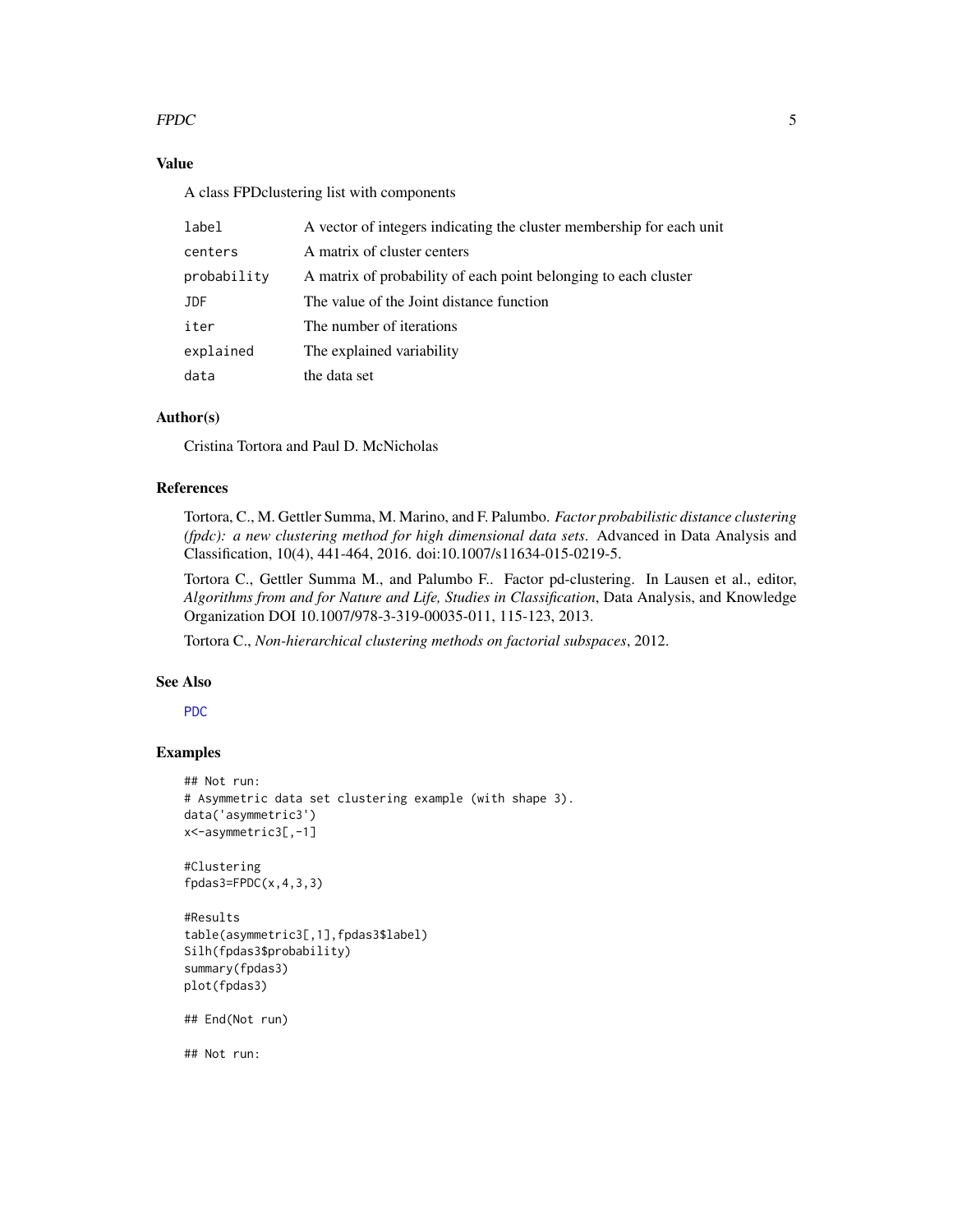```
# Asymmetric data set clustering example (with shape 20).
data('asymmetric20')
x<-asymmetric20[,-1]
#Clustering
fpdas20=FPDC(x,4,3,3)
#Results
table(asymmetric20[,1],fpdas20$label)
Silh(fpdas20$probability)
summary(fpdas20)
plot(fpdas20)
## End(Not run)
## Not run:
# Clustering example with outliers.
data('outliers')
x<-outliers[,-1]
#Clustering
fpdout=FPDC(x,4,5,4)
#Results
table(outliers[,1],fpdout$label)
Silh(fpdout$probability)
summary(fpdout)
plot(fpdout)
```
## End(Not run)

GPDC *Gaussian PD-Clustering*

#### Description

An implementation of Gaussian PD-Clustering GPDC, an extention of PD-clustering adjusted for cluster size that uses a dissimilarity measure based on the Gaussian density.

# Usage

```
GPDC(data=NULL,k=2,method="kmedoids", nr=5,iter=100)
```

| data | A matrix or data frame such that rows correspond to observations and columns<br>correspond to variables. |
|------|----------------------------------------------------------------------------------------------------------|
| k    | A numerical parameter giving the number of clusters                                                      |

<span id="page-5-0"></span>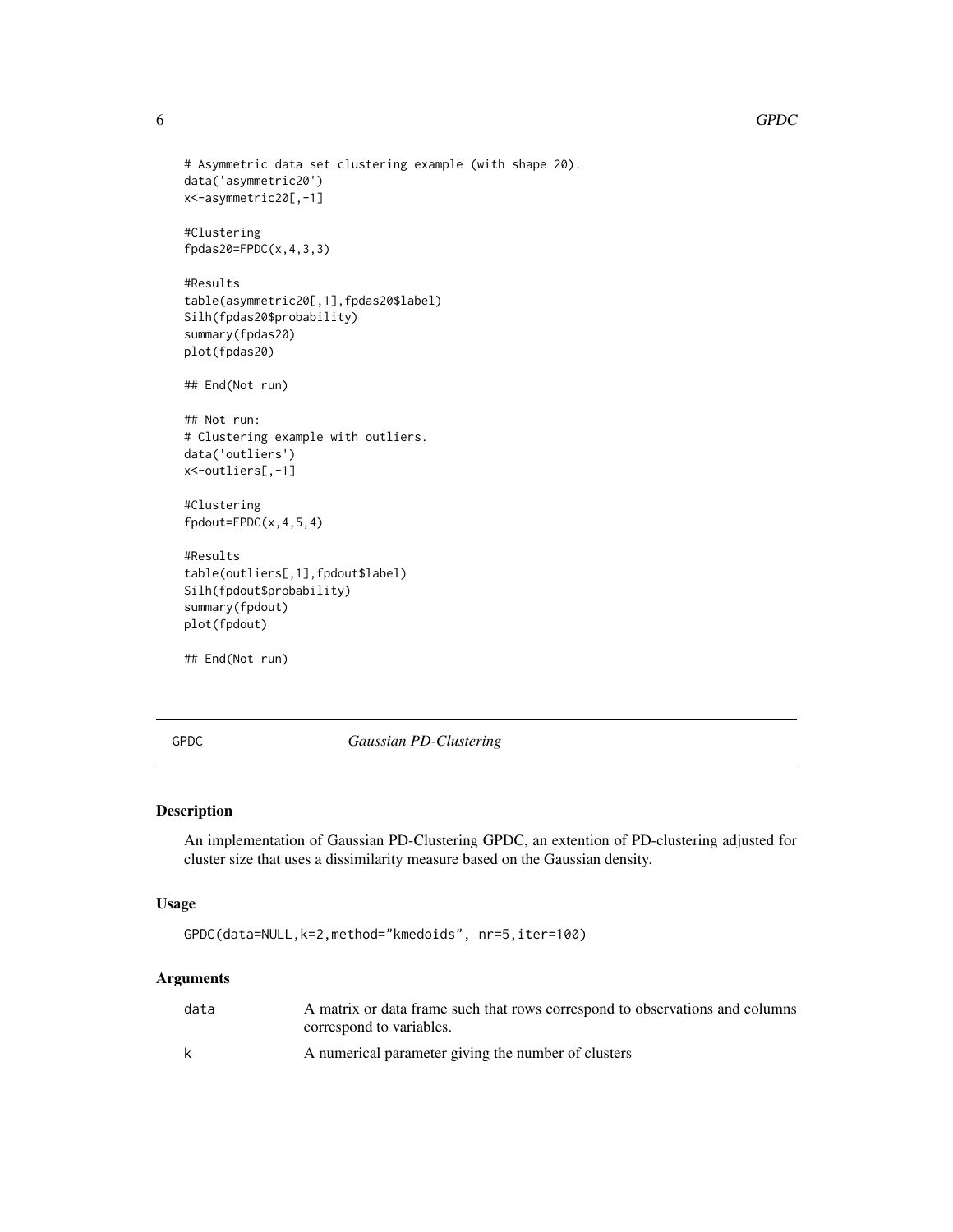#### <span id="page-6-0"></span> $GPDC$  and  $7$

| method | A parameter that selects center starts. Options available are random ("random"),<br>kmedoid ("kmedoid", by default), and PDC ("PDclust"). |
|--------|-------------------------------------------------------------------------------------------------------------------------------------------|
| nr     | Number of random starts when method set to "random"                                                                                       |
| iter   | Maximum number of iterations                                                                                                              |

# Value

A class FPDclustering list with components

| label       | A vector of integers indicating the cluster membership for each unit  |
|-------------|-----------------------------------------------------------------------|
| centers     | A matrix of cluster means                                             |
| sigma       | A list of K elements, with the variance-covariance matrix per cluster |
| probability | A matrix of probability of each point belonging to each cluster       |
| <b>JDF</b>  | The value of the Joint distance function                              |
| iter        | The number of iterations                                              |
| data        | the data set                                                          |

# Author(s)

Cristina Tortora and Francesco Palumbo

# References

Tortora C., McNicholas P.D., and Palumbo F. *A probabilistic distance clustering algorithm using Gaussian and Student-t multivariate density distributions.* SN Computer Science, 1:65, 2020.

C. Rainey, C. Tortora and F.Palumbo. *A parametric version of probabilistic distance clustering*. In: Greselin F., Deldossi L., Bagnato L., Vichi M. (eds) Statistical Learning of Complex Data. CLADAG 2017. Studies in Classification, Data Analysis, and Knowledge Organization. Springer, Cham, 33-43 2019. doi.org/10.1007/978-3-030-21140-0\_4

# See Also

[PDC](#page-7-1)[,PDQ](#page-8-1)

# Examples

```
#Load the data
data(ais)
dataSEL=ais[,c(10,3,5,8)]
```
#Clustering res=GPDC(dataSEL,k=2,method = "kmedoids")

```
#Results
table(res$label,ais$sex)
plot(res)
summary(res)
```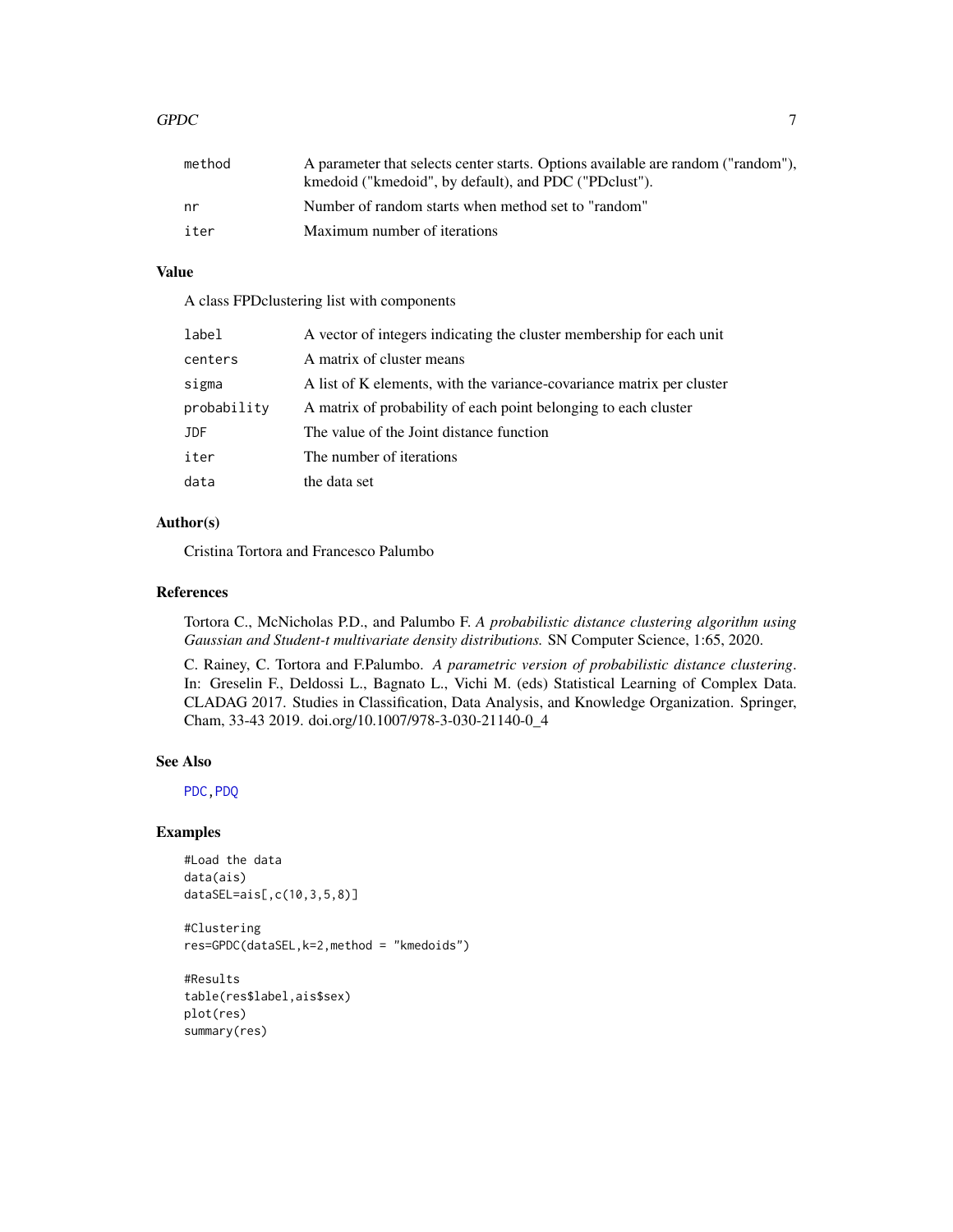<span id="page-7-0"></span>Each cluster has been generated according to a multivariate Gaussian distribution, with centers c randomly generated. For each cluster, 20% of uniform distributed outliers have been generated at a distance included in max(x-c) and max(x-c)+5 form the center.

# Usage

data(outliers)

# Format

A data frame with 960 observations on the following 101 variables. The first variable corresponds to the membership

# Source

generated with R

### Examples

data(outliers) plot(outliers[,2:3])

#### <span id="page-7-1"></span>PDC *Probabilistic Distance Clustering*

#### Description

Probabilistic distance clustering (PD-clustering) is an iterative, distribution free, probabilistic clustering method. PD clustering is based on the constraint that the product of the probability and the distance of each point to any cluster centre is a constant.

# Usage

PDC(data =  $NULL, k = 2)$ 

| data | A matrix or data frame such that rows correspond to observations and columns |
|------|------------------------------------------------------------------------------|
|      | correspond to variables.                                                     |
| k    | A numerical parameter giving the number of clusters                          |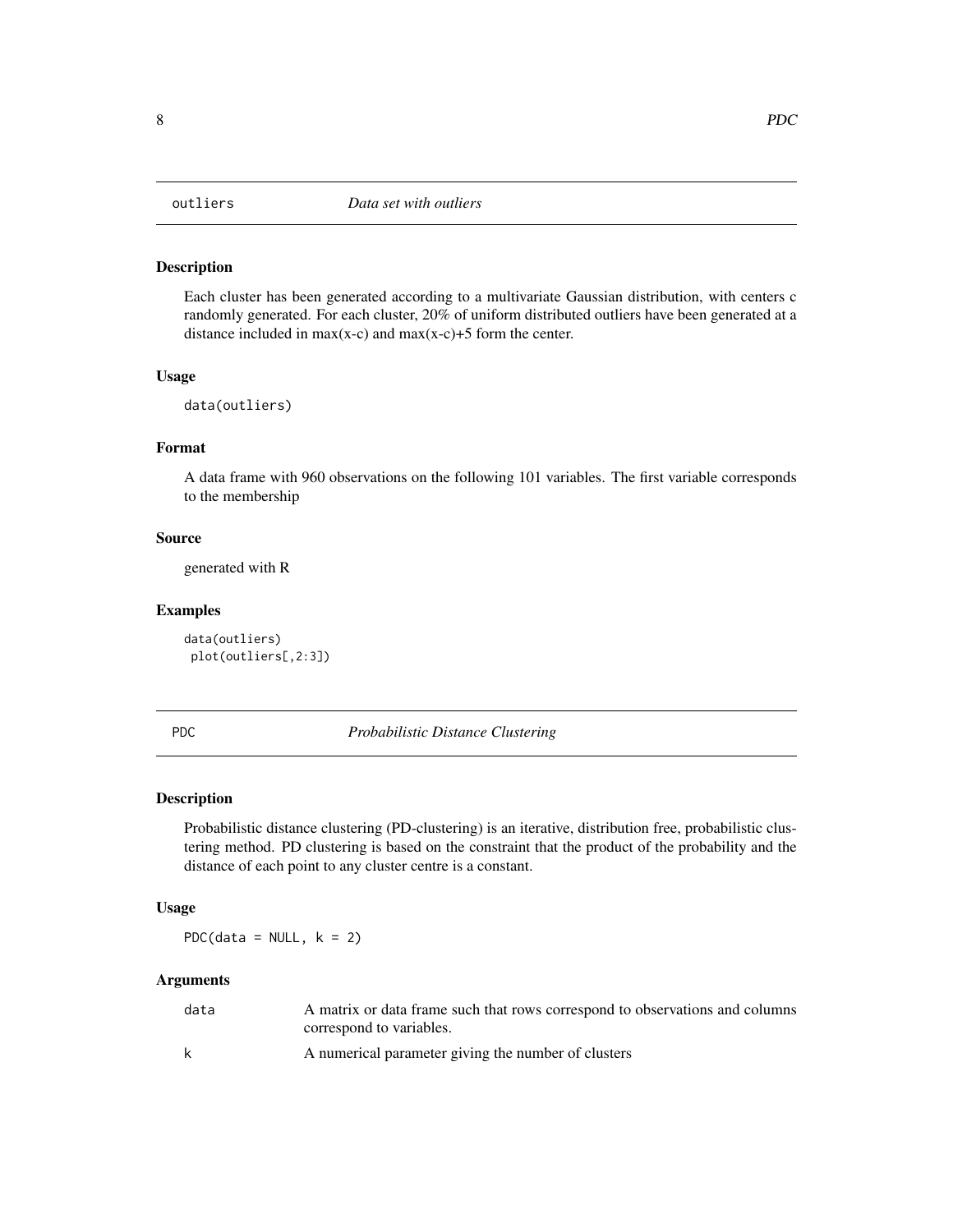# <span id="page-8-0"></span>PDQ 9

# Value

A class FPDclustering list with components

| label       | A vector of integers indicating the cluster membership for each unit |
|-------------|----------------------------------------------------------------------|
| centers     | A matrix of cluster centers                                          |
| probability | A matrix of probability of each point belonging to each cluster      |
| <b>JDF</b>  | The value of the Joint distance function                             |
| iter        | The number of iterations                                             |
| data        | the data set                                                         |

# Author(s)

Cristina Tortora and Paul D. McNicholas

# References

Ben-Israel C. and Iyigun C. Probabilistic D-Clustering. *Journal of Classification*, 25(1), 5-26, 2008.

# Examples

```
#Normally generated clusters
c1 = c(+2,+2,2,2)c2 = c(-2, -2, -2, -2)c3 = c(-3, 3, -3, 3)n=200
x1 = cbind(rnorm(n, c1[1]), rnorm(n, c1[2]), rnorm(n, c1[3]), rnorm(n, c1[4]) )
x2 = cbind(rnorm(n, c2[1]), rnorm(n, c2[2]),rnorm(n, c2[3]), rnorm(n, c2[4]) )
x3 = cbind(rnorm(n, c3[1]), rnorm(n, c3[2]),rnorm(n, c3[3]), rnorm(n, c3[4]) )
x = \text{rbind}(x1, x2, x3)#Clustering
pdn=PDC(x,3)
#Results
plot(pdn)
```
<span id="page-8-1"></span>PDQ *Probabilistic Distance Clustering Adjusted for Cluster Size*

#### Description

An implementation of probabilistic distance clustering adjusted for cluster size (PDQ), a probabilistic distance clustering algorithm that involves optimizing the PD-clustering criterion. The algorithm can be used, on continous, count, or mixed type data setting Euclidean, Chi square, or Gower as dissimilarity measurments.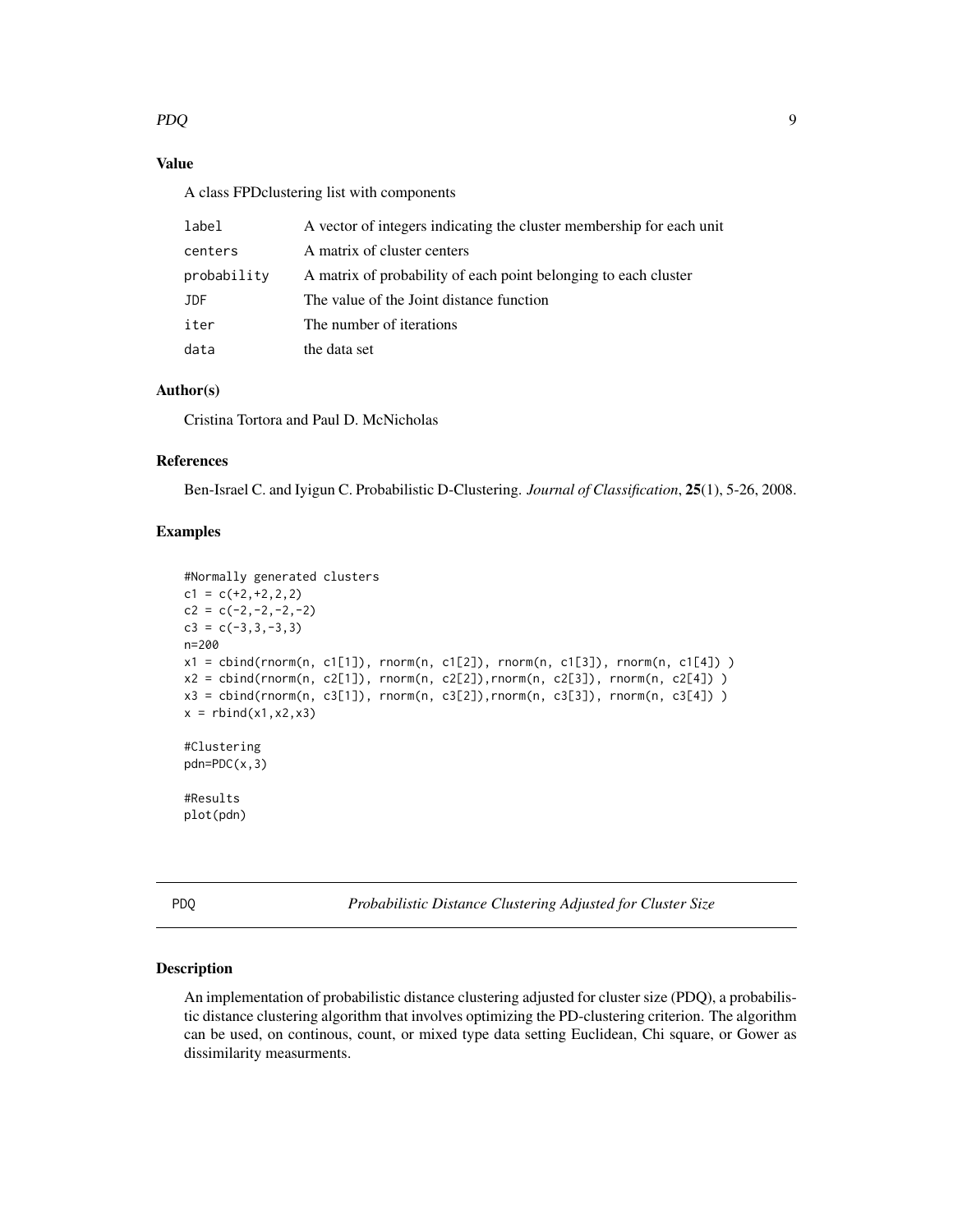# Usage

PDQ(x=NULL,k=2,ini='kmd',dist='euc',cent=NULL,ord=NULL,cat=NULL,bin=NULL,cont=NULL,w=NULL)

#### Arguments

| $\mathsf{x}$ | A matrix or data frame such that rows correspond to observations and columns<br>correspond to variables.                                                                                                             |
|--------------|----------------------------------------------------------------------------------------------------------------------------------------------------------------------------------------------------------------------|
| k            | A numerical parameter giving the number of clusters.                                                                                                                                                                 |
| ini          | A parameter that selects center starts. Options available are random ("random"),<br>kmedoid ("kmd", by default"), center ("center", the user inputs the center), and<br>kmode ("kmode", for categoriacal data sets). |
| dist         | A parameter that selects the distance measure used. Options available are Eu-<br>cledean ("euc"), Gower ("gower") and chi square ("chi").                                                                            |
| cent         | User inputed centers if method selected is "random".                                                                                                                                                                 |
| ord          | column indices of the x matrix indicating which columns are ordinal variables.                                                                                                                                       |
| cat          | column indices of the x matrix indicating which columns are categorical vari-<br>ables.                                                                                                                              |
| bin          | column indices of the x matrix indicating which columns are binary variables.                                                                                                                                        |
| cont         | column indices of the x matrix indicating which columns are continuous vari-<br>ables.                                                                                                                               |
| W            | numerical vector same length as the columns of the data, coontaining the vari-<br>able weights when using Gower distance, equal weights by default.                                                                  |

# Value

A class FPDclustering list with components

| label       | A vector of integers indicating the cluster membership for each unit |
|-------------|----------------------------------------------------------------------|
| centers     | A matrix of cluster centers                                          |
| probability | A matrix of probability of each point belonging to each cluster      |
| JDF.        | The value of the Joint distance function                             |
| iter        | The number of iterations                                             |
| idfvector   | collection of all jdf calculations at each iteration                 |
| data        | the data set                                                         |

# Author(s)

Cristina Tortora and Noe Vidales

# References

Iyigun, Cem, and Adi Ben-Israel. *Probabilistic distance clustering adjusted for cluster size.* Probability in the Engineering and Informational Sciences 22.4 (2008): 603-621. doi.org/10.1017/S0269964808000351. Tortora and Palumbo. *Clustering mixed-type data using a probabilistic distance algorithm.* submitted.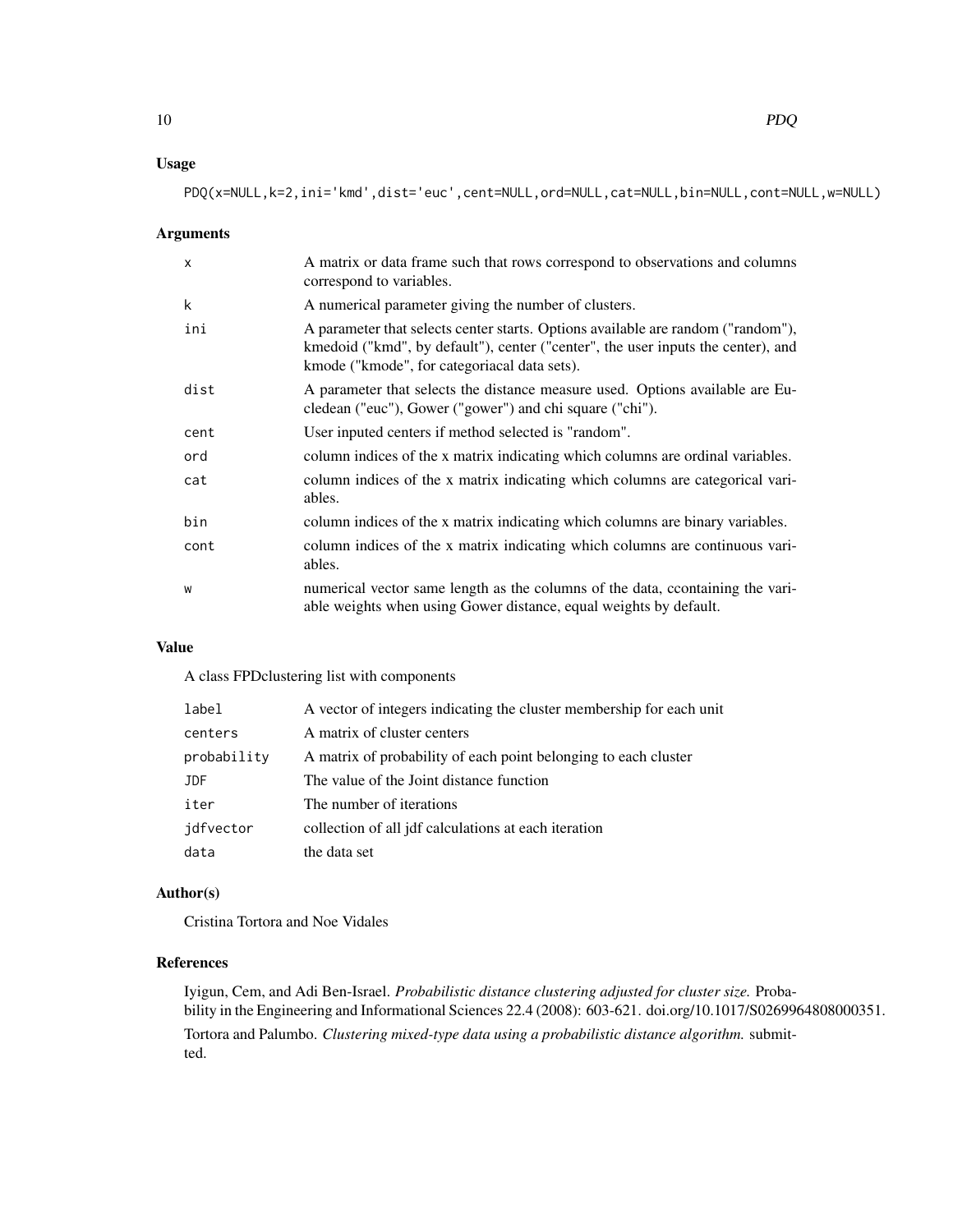# <span id="page-10-0"></span> $PDQ$  and  $11$

# See Also

[PDC](#page-7-1)

# Examples

#Mixed type data

```
sig=matrix(0.7, 4, 4)diag(sig)=1###creat a correlation matrix
x1=rmvnorm(200,c(0,0,3,3))## cluster 1
x2=rmvnorm(200,c(4,4,6,6),sigma=sig)## cluster 2
x = r \cdot r \cdot x x 2 \neq d data set with 2 clusters
l=c(rep(1,200),rep(2,200))#creating the labels
x1=cbind(x1,rbinom(200,4,0.2),rbinom(200,4,0.2))#categorical variables
x2=cbind(x2,rbinom(200,4,0.7),rbinom(200,4,0.7))
x=rbind(x1,x2) ##Data set
#### Performing PDQ
pdq_class<-PDQ(x=x,k=2, ini="random", dist="gower", cont= 1:4, cat = 5:6)
###Output
table(l,pdq_class$label)
plot(pdq_class)
summary(pdq_class)
###Continuous data example
# Gaussian Generated Data no overlap
x<-rmvnorm(100, mean=c(1,5,10), sigma=diag(1,3))
y<-rmvnorm(100, mean=c(4,8,13), sigma=diag(1,3))
data<-rbind(x,y)
#### Performing PDQ
pdq1=PDQ(data,2,ini="random",dist="euc")
table(rep(c(2,1),each=100),pdq1$label)
Silh(pdq1$probability)
plot(pdq1)
summary(pdq1)
# Gaussian Generated Data with overlap
x2<-rmvnorm(100, mean=c(1,5,10), sigma=diag(1,3))
y2<-rmvnorm(100, mean=c(2,6,11), sigma=diag(1,3))
data2<-rbind(x2,y2)
#### Performing PDQ
pdq2=PDQ(data2,2,ini="random",dist="euc")
table(rep(c(1,2),each=100),pdq2$label)
plot(pdq2)
summary(pdq2)
```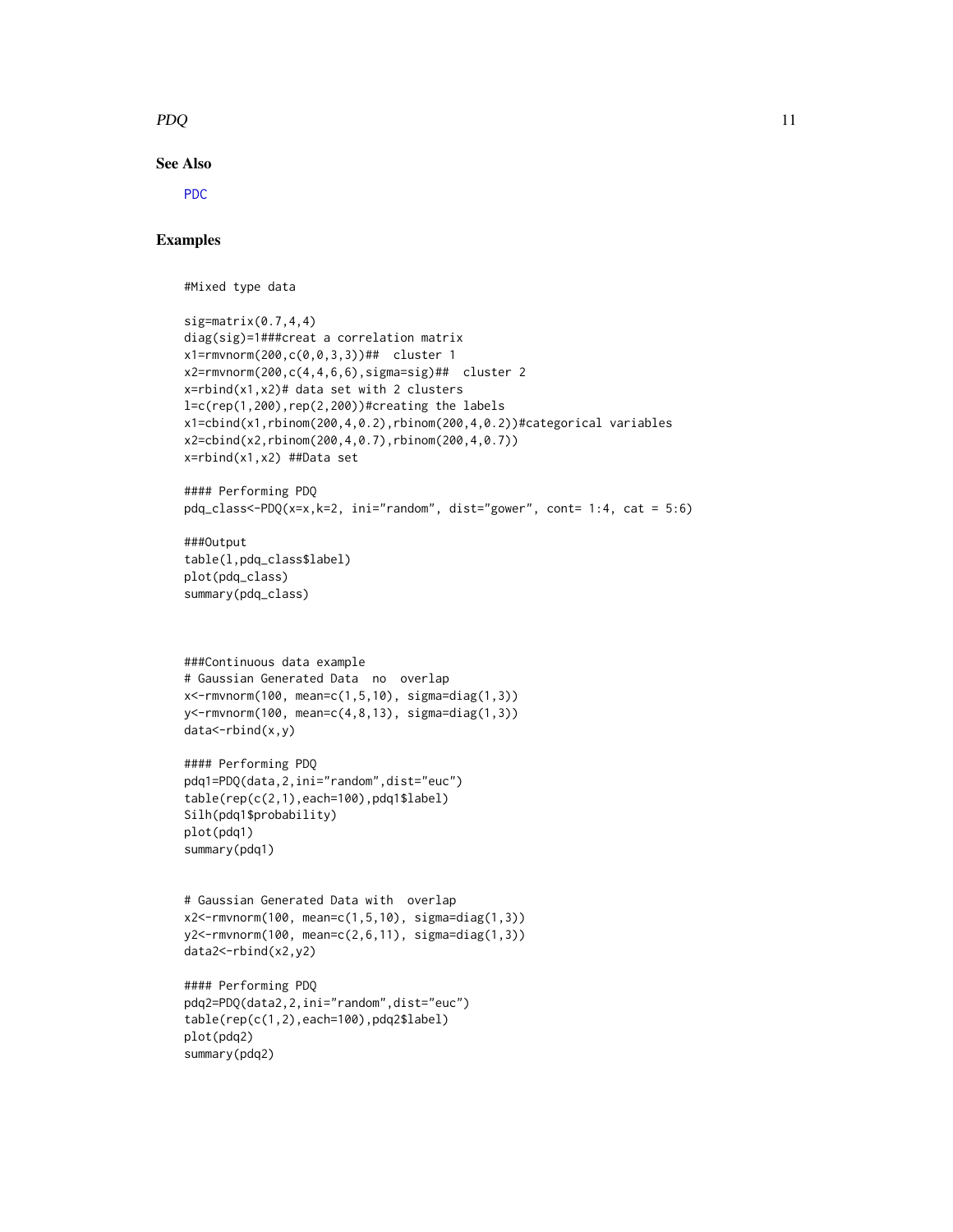<span id="page-11-0"></span>Probability Silhouette plot, Scatterplot up to 10 varaibles, and parallel coordinate plot up to 10 variables, for objects of class FPDclustering.

#### Usage

```
## S3 method for class 'FPDclustering'
plot(x, maxVar=30, ... )
```
# Arguments

|                         | an object of class FPD clustering                                                                     |
|-------------------------|-------------------------------------------------------------------------------------------------------|
| maxVar                  | a scalar indicating the maximum number of variables to display on the parallel<br>plot, 30 by default |
| $\cdot$ $\cdot$ $\cdot$ | Additional parameters for the function paris                                                          |

# Author(s)

Cristina Tortora

Silh *Probabilistic silhouette plot*

# Description

Graphical tool to evaluate the clustering partition.

# Usage

Silh(p)

# Arguments

p A matrix of probabilities such that rows correspond to observations and columns correspond to clusters.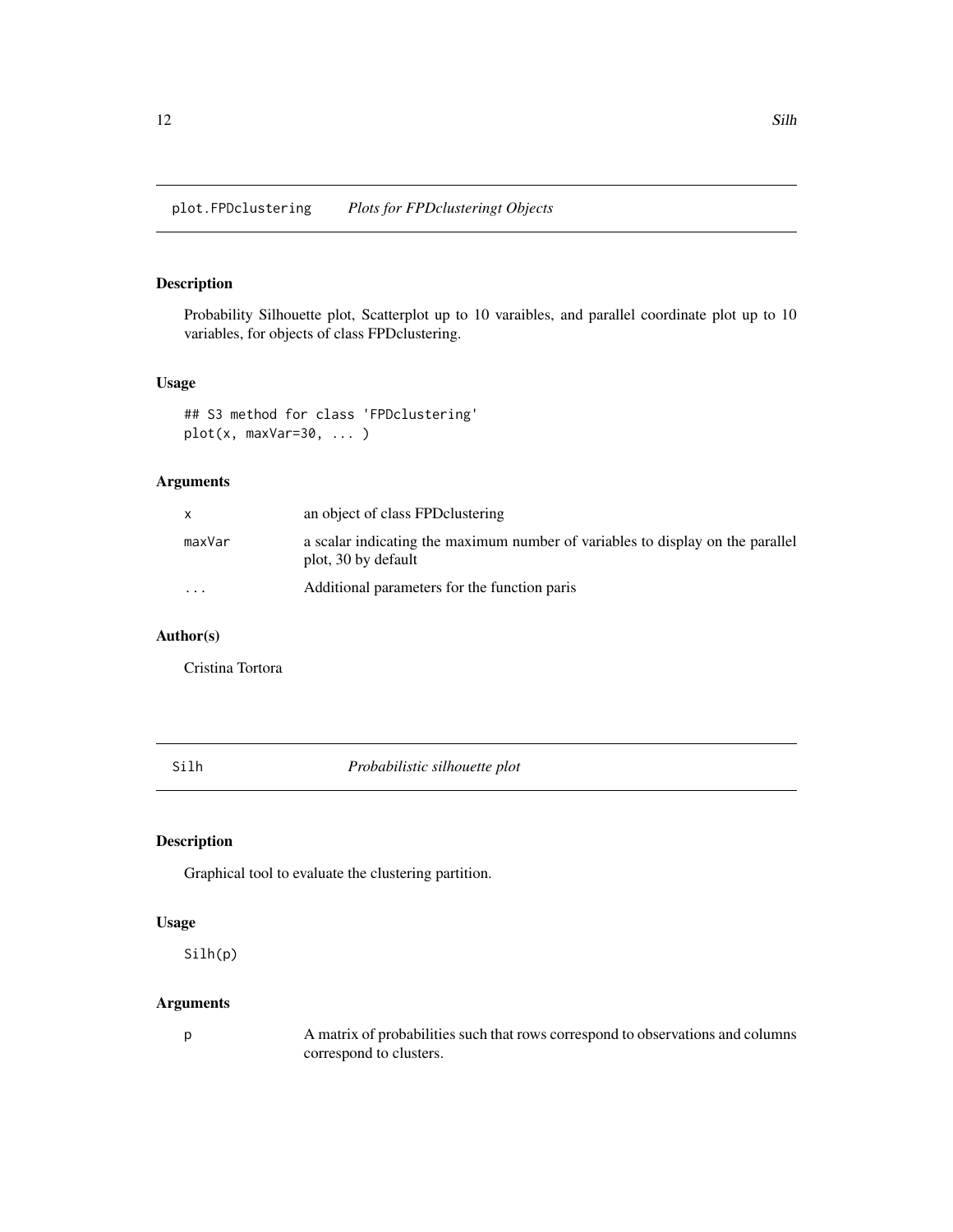# Details

The probabilistic silhouettes are an adaptation of the ones proposed by Menardi(2011) according to the following formula:

 $dbs_i = (log(p_{im_k}/p_{im_1}))/max_i |log(p_{im_k}/p_{im_1})|$ 

where  $m_k$  is such that  $x_i$  belongs to cluster k and  $m_1$  is such that  $p_{im_1}$  is maximum for m different from  $m_k$ .

#### Value

,

Probabilistic silhouette plot

#### Author(s)

Cristina Tortora

#### References

Menardi G. Density-based Silhouette diagnostics for clustering methods.*Statistics and Computing*, 21, 295-308, 2011.

# Examples

```
## Not run:
# Asymmetric data set silhouette example (with shape=3).
data('asymmetric3')
x<-asymmetric3[,-1]
fpdas3=FPDC(x,4,3,3)Silh(fpdas3$probability)
## End(Not run)
## Not run:
# Asymmetric data set shiluette example (with shape=20).
data('asymmetric20')
x<-asymmetric20[,-1]
fpdas20=FPDC(x,4,3,3)
Silh(fpdas20$probability)
## End(Not run)
## Not run:
# Shiluette example with outliers.
data('outliers')
x<-outliers[,-1]
fpdout=FPDC(x,4,4,3)
```
Silh(fpdout\$probability)

## End(Not run)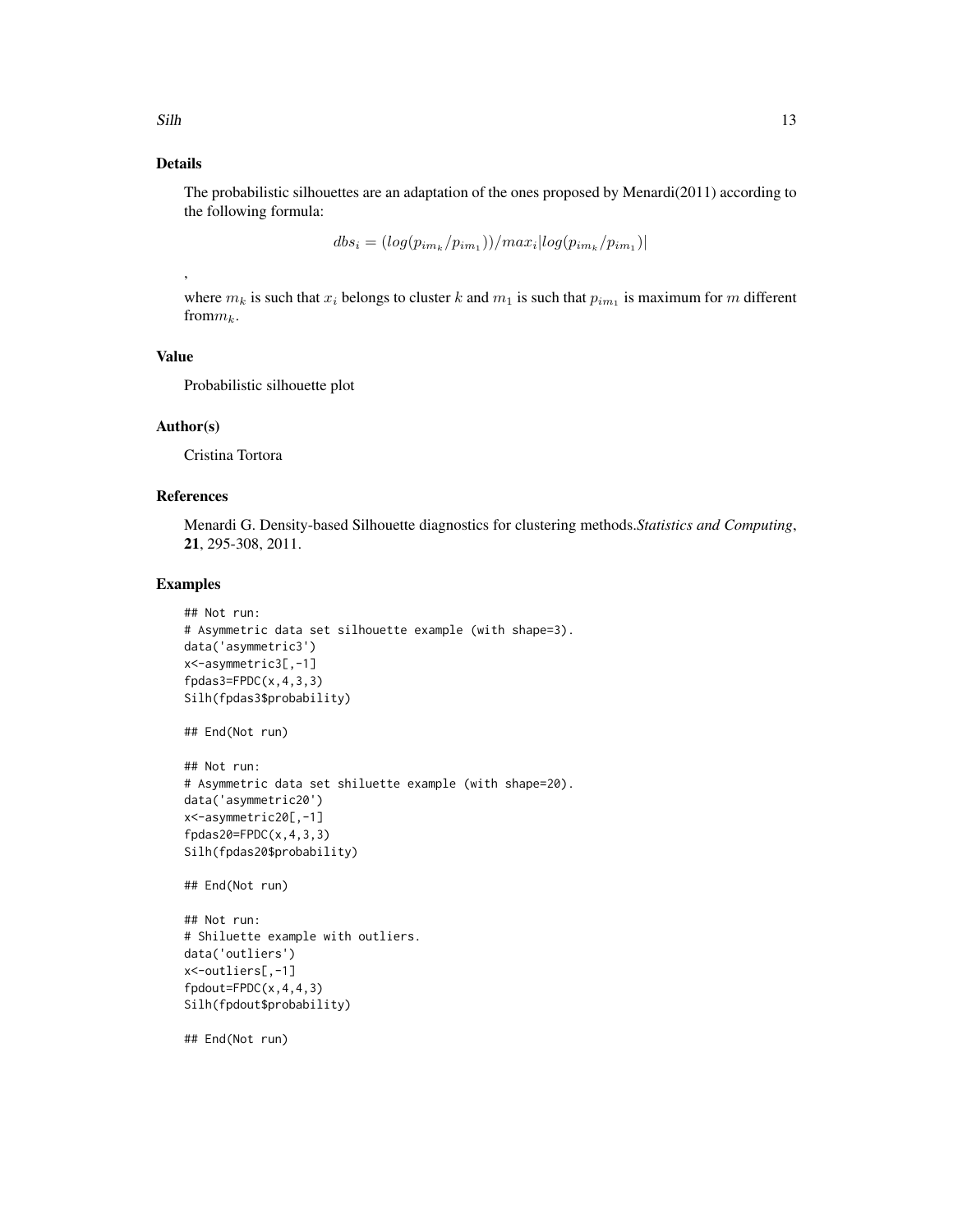A 6 class star dataset for star classification with Deep Learned approaches

# Usage

data(ais)

# Format

A data frame with 202 observations and 13 variable.

K Absolute Temperature (in K)

Lum Relative Luminosity (L/Lo)

Rad Relative Radius (R/Ro)

Mag Absolute Magnitude (Mv)

Col Star Color (white,Red,Blue,Yellow,yellow-orange etc)

Spect Spectral Class (O,B,A,F,G,K,,M)

Type Star Type (Red Dwarf, Brown Dwarf, White Dwarf, Main Sequence , SuperGiants, Hyper-Giants)

#### Source

https://www.kaggle.com/deepu1109/star-dataset

#### Examples

data(Star)

summary.FPDclustering *Summary for FPDclusteringt Objects*

# Description

Number of elements per cluster.

#### Usage

```
## S3 method for class 'FPDclustering'
summary(object, ... )
```
<span id="page-13-0"></span>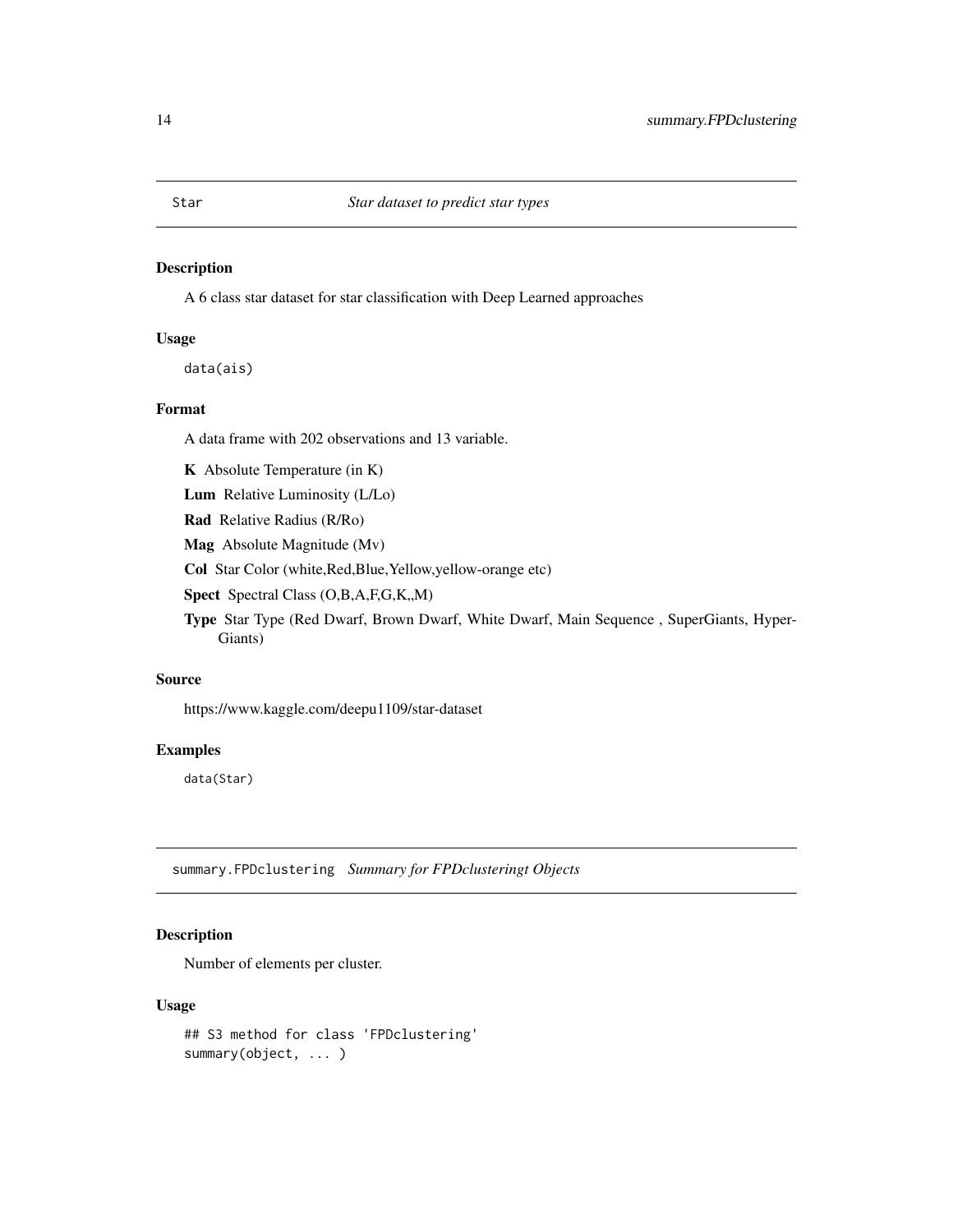#### <span id="page-14-0"></span> $TPDC$  and  $T$  is the set of  $T$  is the set of  $T$  is the set of  $T$  is the set of  $T$  is the set of  $T$  is the set of  $T$  is the set of  $T$  is the set of  $T$  is the set of  $T$  is the set of  $T$  is the set of  $T$  is the se

# Arguments

| object   | an object of class FPD clustering            |
|----------|----------------------------------------------|
| $\cdots$ | Additional parameters for the function paris |

# Author(s)

Cristina Tortora

TPDC *Student-t PD-Clustering*

# Description

An implementation of Student-t PD-Clustering TPDC, an extention of PD-clustering adjusted for cluster size that uses a dissimilarity measure based on the multivariate Student-t density.

# Usage

TPDC(data=NULL,k=2,method="kmedoids", nr=5,iter=100)

# Arguments

| data   | A matrix or data frame such that rows correspond to observations and columns<br>correspond to variables.                                  |
|--------|-------------------------------------------------------------------------------------------------------------------------------------------|
| k      | A numerical parameter giving the number of clusters                                                                                       |
| method | A parameter that selects center starts. Options available are random ("random"),<br>kmedoid ("kmedoid", by default), and PDC ("PDclust"). |
| nr     | Number of random starts if method is "random"                                                                                             |
| iter   | Maximum number of iterations                                                                                                              |

# Value

A class FPDclustering list with components

| label       | A vector of integers indicating the cluster membership for each unit  |
|-------------|-----------------------------------------------------------------------|
| centers     | A matrix of cluster means                                             |
| sigma       | A list of K elements, with the variance-covariance matrix per cluster |
| df          | A vector of K degrees of freedom                                      |
|             |                                                                       |
| probability | A matrix of probability of each point belonging to each cluster       |
| <b>JDF</b>  | The value of the Joint distance function                              |
| iter        | The number of iterations                                              |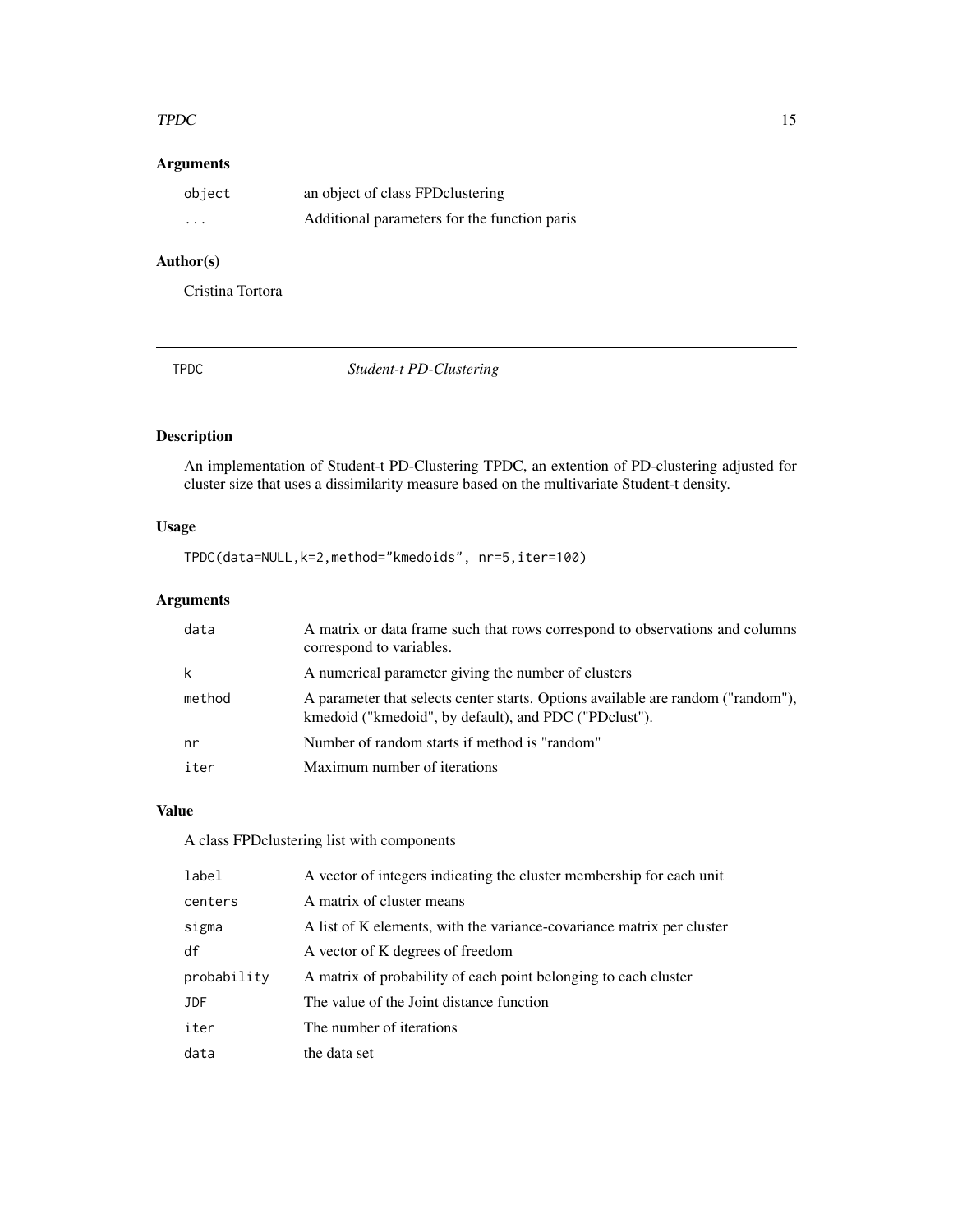#### <span id="page-15-0"></span>Author(s)

Cristina Tortora and Francesco Palumbo

#### References

Tortora C., McNicholas P.D., and Palumbo F. *A probabilistic distance clustering algorithm using Gaussian and Student-t multivariate density distributions.* SN Computer Science, 1:65, 2020.

C. Rainey, C. Tortora and F.Palumbo. *A parametric version of probabilistic distance clustering*. In: Greselin F., Deldossi L., Bagnato L., Vichi M. (eds) Statistical Learning of Complex Data. CLADAG 2017. Studies in Classification, Data Analysis, and Knowledge Organization. Springer, Cham, 33-43 2019. doi.org/10.1007/978-3-030-21140-0\_4

# See Also

[PDC](#page-7-1)[,PDQ](#page-8-1)

# Examples

```
#Load the data
data(ais)
dataSEL=ais[,c(10,3,5,8)]
```

```
#Clustering
res=TPDC(dataSEL,k=2,method = "kmedoids")
```

```
#Results
table(res$label,ais$sex)
summary(res)
plot(res)
```
TuckerFactors *Choice of the number of Tucker 3 factors for FPDC*

#### Description

An empirical way of choosing the number of factors for FPDC. The function returns a graph and a table representing the explained variability varying the number of factors.

#### Usage

TuckerFactors(data = NULL, nc = 2)

| data | A matrix or data frame such that rows correspond to observations and columns |
|------|------------------------------------------------------------------------------|
|      | correspond to variables.                                                     |
| nc   | A numerical parameter giving the number of clusters                          |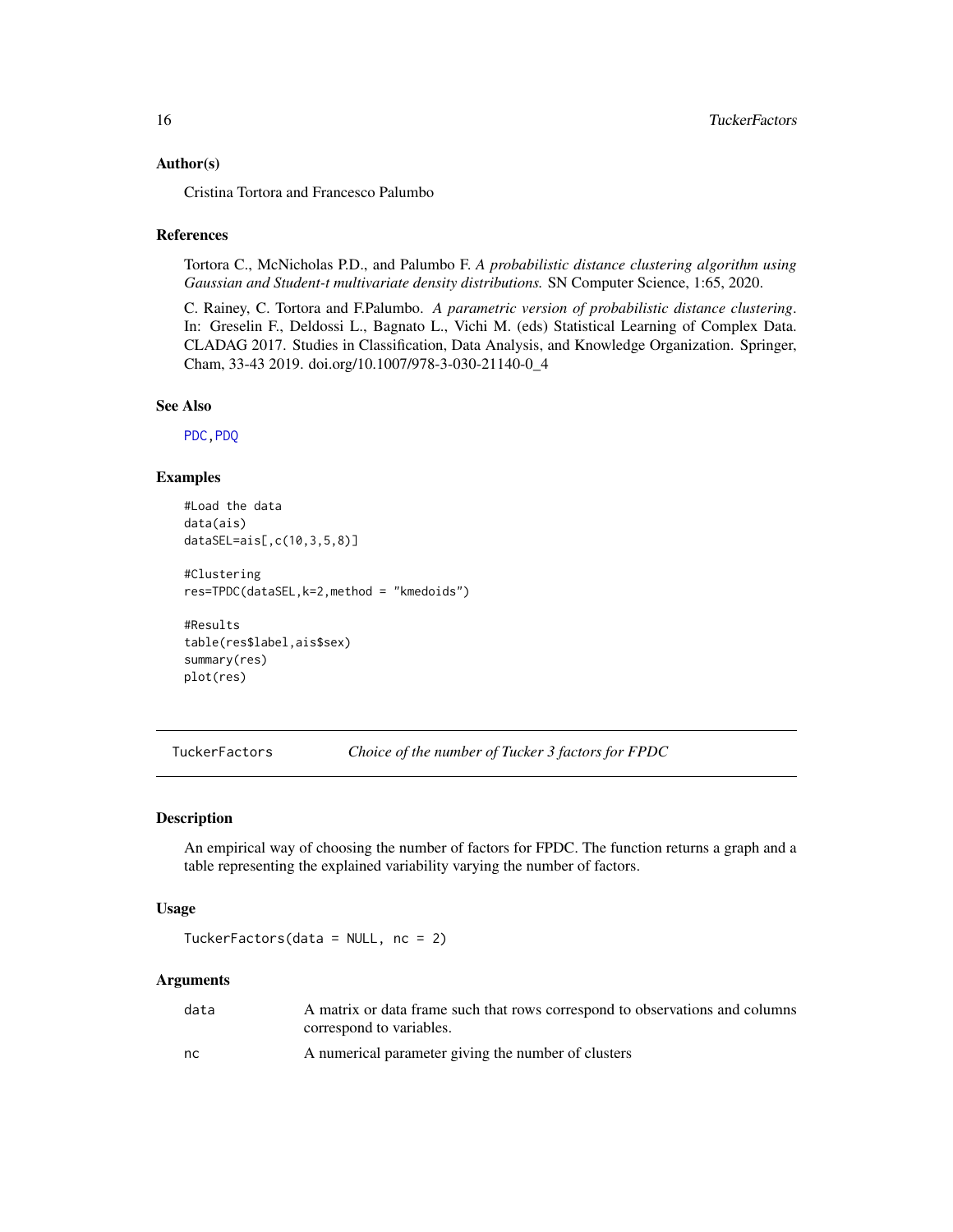# <span id="page-16-0"></span>TuckerFactors **17**

# Value

A table containing the explained variability varying the number of factors for units (column) and for variables (row) and the corresponding plot

# Author(s)

Cristina Tortora

## References

Kiers H, Kinderen A. A fast method for choosing the numbers of components in Tucker3 analysis.*British Journal of Mathematical and Statistical Psychology*, 56(1), 119-125, 2003.

Kroonenberg P. *Applied Multiway Data Analysis*. Ebooks Corporation, Hoboken, New Jersey, 2008.

Tortora C., Gettler Summa M., and Palumbo F.. Factor pd-clustering. In Lausen et al., editor, *Algorithms from and for Nature and Life, Studies in Classification*, Data Analysis, and Knowledge Organization DOI 10.1007/978-3-319-00035-011, 115-123, 2013.

# See Also

#### [T3](#page-0-0)

#### Examples

```
## Not run:
# Asymmetric data set example (with shape=3).
data('asymmetric3')
xp=TuckerFactors(asymmetric3[,-1], nc = 4)
```
## End(Not run)

```
## Not run:
# Asymmetric data set example (with shape=20).
data('asymmetric20')
xp=TuckerFactors(asymmetric20[,-1], nc = 4)
```
## End(Not run)